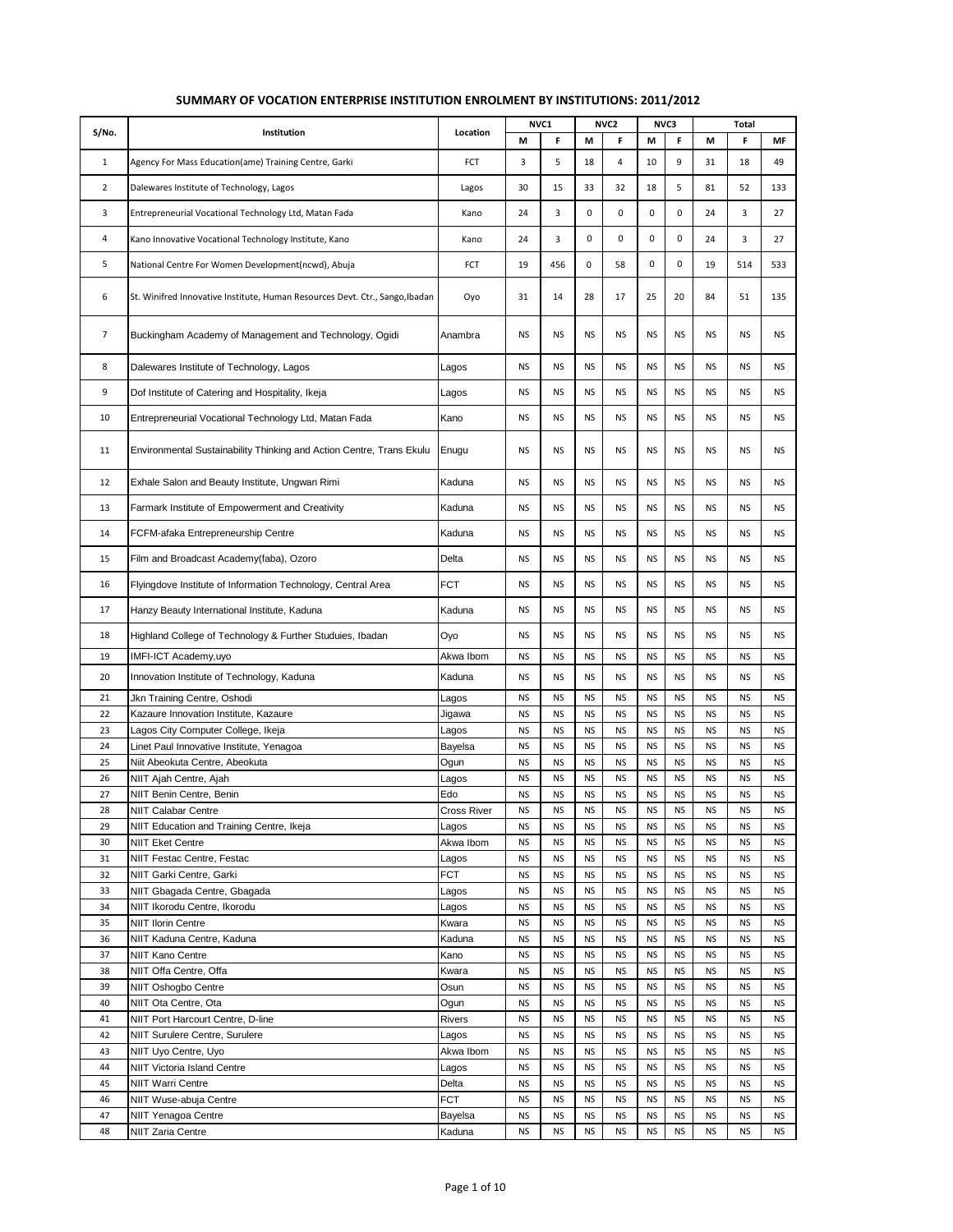| S/No. | Institution                                                   | Location | NVC <sub>1</sub> |                | NVC <sub>2</sub> |                | NVC3           |           | Total     |                |                |
|-------|---------------------------------------------------------------|----------|------------------|----------------|------------------|----------------|----------------|-----------|-----------|----------------|----------------|
|       |                                                               |          | м                |                | м                |                | м              |           | М         |                | MF             |
| 49    | Oseni Elamah ICT Institute, Auchi                             | Edo      | <b>NS</b>        | N <sub>S</sub> | <b>NS</b>        | <b>NS</b>      | <b>NS</b>      | <b>NS</b> | <b>NS</b> | <b>NS</b>      | <b>NS</b>      |
| 50    | Pan Training Centre, Peugeot Automobile Nigeria (pan), Kaduna | Kaduna   | <b>NS</b>        | <b>NS</b>      | <b>NS</b>        | N <sub>S</sub> | N <sub>S</sub> | <b>NS</b> | <b>NS</b> | N <sub>S</sub> | N <sub>S</sub> |
| 51    | School of Information and Media Technology (SIMTECH)          | Ebonyi   | <b>NS</b>        | N <sub>S</sub> | <b>NS</b>        | <b>NS</b>      | <b>NS</b>      | <b>NS</b> | <b>NS</b> | N <sub>S</sub> | <b>NS</b>      |
| 52    | Sur Viron, Institute of Catering, Hospitality and Tourism     | Oyo      | <b>NS</b>        | <b>NS</b>      | <b>NS</b>        | <b>NS</b>      | <b>NS</b>      | <b>NS</b> | <b>NS</b> | <b>NS</b>      | <b>NS</b>      |
| 53    | Umuebe Farm College, Abakaliki                                | Ebonyi   | <b>NS</b>        | <b>NS</b>      | <b>NS</b>        | <b>NS</b>      | <b>NS</b>      | <b>NS</b> | <b>NS</b> | <b>NS</b>      | <b>NS</b>      |
| 54    | Unival Institute of Technology, Benin City                    | Edo      | <b>NS</b>        | NS.            | <b>NS</b>        | <b>NS</b>      | <b>NS</b>      | <b>NS</b> | <b>NS</b> | <b>NS</b>      | <b>NS</b>      |
| 55    | Utagba-uno Vocational Enterprise Institute, Utagba-uno        | Delta    | <b>NS</b>        | NS             | <b>NS</b>        | <b>NS</b>      | <b>NS</b>      | <b>NS</b> | <b>NS</b> | <b>NS</b>      | NS             |
|       | Total                                                         |          | 131              | 496            | 79               | 111            | 53             | 34        | 263       | 641            | 904            |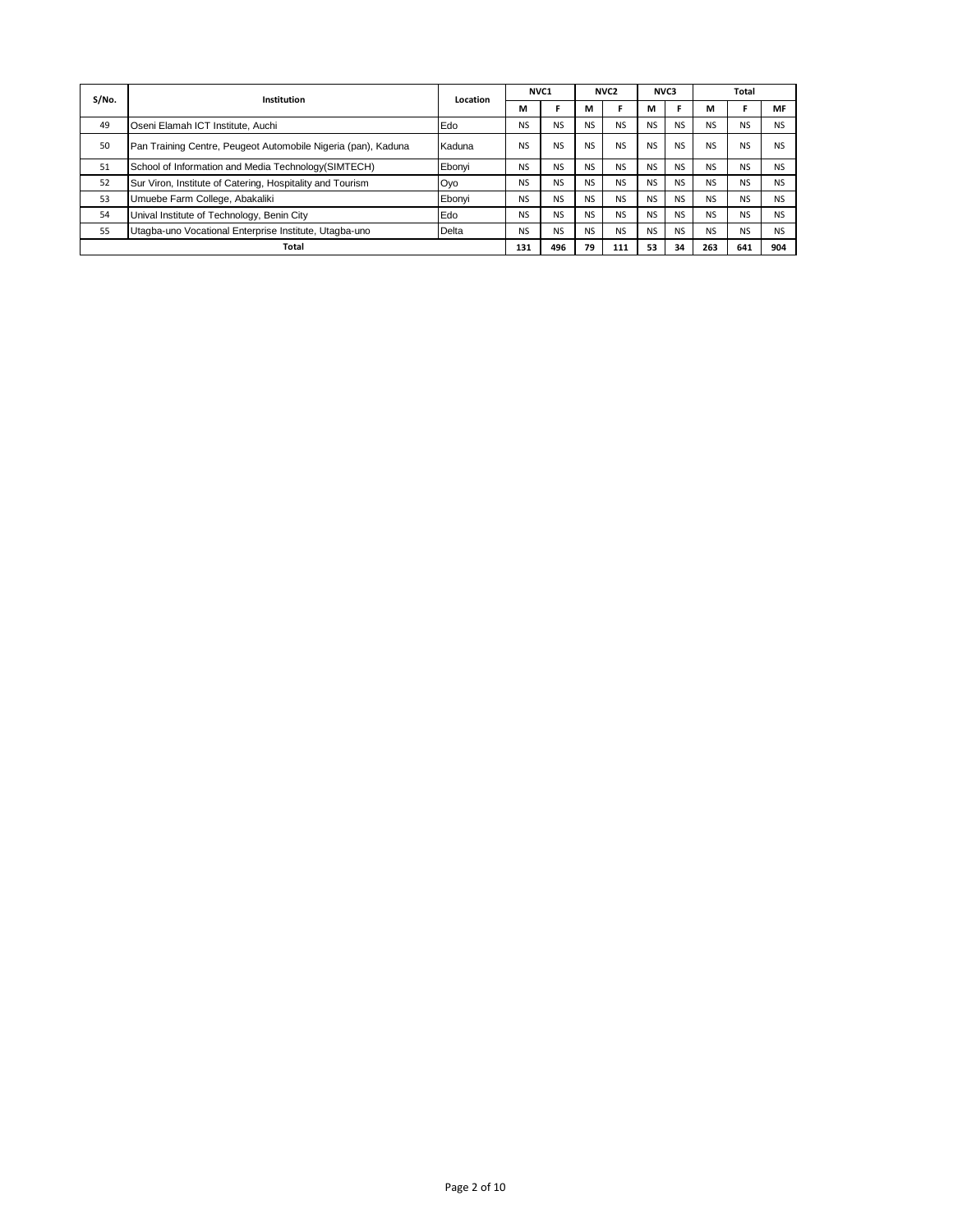|  |  | Summary of Vocation Enterprise Institution Enrolment by Institution: 2012/2013 |  |
|--|--|--------------------------------------------------------------------------------|--|
|  |  |                                                                                |  |

|                  |                                                                                                    |                     | NVC1                   |                        | NVC <sub>2</sub>       |                        | NVC3                   |                        |                        | Total                  |                        |
|------------------|----------------------------------------------------------------------------------------------------|---------------------|------------------------|------------------------|------------------------|------------------------|------------------------|------------------------|------------------------|------------------------|------------------------|
| S/N <sub>O</sub> | Institution                                                                                        | Location            | M                      | $\mathbf F$            | М                      | F                      | М                      | F                      | М                      | F                      | MF                     |
| 3                | Dalewares Institute of Technology, Lagos                                                           | Lagos               | 33                     | 32                     | 18                     | 5                      | 0                      | 0                      | 51                     | 37                     | 88                     |
| $\mathbf{1}$     | Kano Innovative Vocational Technology<br>Institute, Kano                                           | Kano                | 20                     | $\mathbf{1}$           | 0                      | 0                      | 0                      | 0                      | 20                     | $\mathbf{1}$           | 21                     |
| $\mathbf{2}$     | National Centre For Women<br>Development (ncwd), Abuja                                             | $_{\rm FCT}$        | $\mathbf 0$            | 58                     | $\mathbf 0$            | 0                      | 0                      | 0                      | $\mathbf 0$            | 58                     | 58                     |
| $\overline{4}$   | St. Winifred Innovative Institute, Human<br>Resources Devt. Ctr., Sango, Ibadan                    | Oyo                 | 21                     | 24                     | 31                     | 14                     | 28                     | 17                     | 80                     | 55                     | 135                    |
| $\overline{5}$   | Umuebe Farm College, Abakaliki                                                                     |                     | 9                      | 3                      | 9                      | 3                      | $\mathbf 0$            | $\mathbf 0$            | 18                     | 6                      | 24                     |
| 6                | Agency For Mass Education(ame) Training Centre,<br>Garki                                           | <b>FCT</b>          | <b>NS</b>              | <b>NS</b>              | <b>NS</b>              | <b>NS</b>              | <b>NS</b>              | <b>NS</b>              | <b>NS</b>              | <b>NS</b>              | <b>NS</b>              |
| $\boldsymbol{7}$ | Buckingham Academy of Management and<br>Technology, Ogidi                                          |                     | <b>NS</b>              | <b>NS</b>              | <b>NS</b>              | <b>NS</b>              | <b>NS</b>              | <b>NS</b>              | <b>NS</b>              | <b>NS</b>              | <b>NS</b>              |
| 8                | Dof Institute of Catering and Hospitality, Ikeja                                                   | Lagos               | <b>NS</b>              | <b>NS</b>              | <b>NS</b>              | <b>NS</b>              | <b>NS</b>              | <b>NS</b>              | <b>NS</b>              | <b>NS</b>              | <b>NS</b>              |
| 9                | Utagba-uno Vocational Enterprise Institute, Utagba-<br>uno                                         | Delta               | <b>NS</b>              | <b>NS</b>              | <b>NS</b>              | <b>NS</b>              | <b>NS</b>              | <b>NS</b>              | <b>NS</b>              | <b>NS</b>              | <b>NS</b>              |
| 10               | Environmental Sustainability Thinking and Action<br>Centre, Trans Ekulu                            | Enugu               | <b>NS</b>              | <b>NS</b>              | <b>NS</b>              | <b>NS</b>              | <b>NS</b>              | <b>NS</b>              | <b>NS</b>              | <b>NS</b>              | <b>NS</b>              |
| 11               | Entrepreneurial Vocational Technology Ltd, Matan<br>Fada                                           | Kano                | <b>NS</b>              | <b>NS</b>              | <b>NS</b>              | <b>NS</b>              | <b>NS</b>              | <b>NS</b>              | <b>NS</b>              | <b>NS</b>              | <b>NS</b>              |
| 12               | Exhale Salon and Beauty Institute, Ungwan Rimi                                                     | Kaduna              | <b>NS</b>              | <b>NS</b>              | <b>NS</b>              | <b>NS</b>              | <b>NS</b>              | <b>NS</b>              | <b>NS</b>              | <b>NS</b>              | <b>NS</b>              |
| 13               | Farmark Institute of Empowerment and Creativity                                                    | Kaduna              | <b>NS</b>              | <b>NS</b>              | <b>NS</b>              | <b>NS</b>              | <b>NS</b>              | <b>NS</b>              | <b>NS</b>              | <b>NS</b>              | <b>NS</b>              |
| 14               | FCFM-afaka Entrepreneurship Centre                                                                 | Kaduna              | <b>NS</b>              | <b>NS</b>              | <b>NS</b>              | <b>NS</b>              | <b>NS</b>              | <b>NS</b>              | <b>NS</b>              | <b>NS</b>              | <b>NS</b>              |
| 15<br>16         | Film and Broadcast Academy(faba), Ozoro<br>Flyingdove Institute of Information Technology, Central | Delta<br><b>FCT</b> | <b>NS</b><br><b>NS</b> | <b>NS</b><br><b>NS</b> | <b>NS</b><br><b>NS</b> | <b>NS</b><br><b>NS</b> | <b>NS</b><br><b>NS</b> | <b>NS</b><br><b>NS</b> | <b>NS</b><br><b>NS</b> | <b>NS</b><br><b>NS</b> | <b>NS</b><br><b>NS</b> |
|                  | Area                                                                                               |                     |                        |                        |                        |                        |                        |                        |                        |                        |                        |
| 17               | Hanzy Beauty International Institute, Kaduna                                                       | Kaduna              | <b>NS</b>              | <b>NS</b>              | <b>NS</b>              | <b>NS</b>              | <b>NS</b>              | <b>NS</b>              | <b>NS</b>              | <b>NS</b>              | <b>NS</b>              |
| 18               | Highland College of Technology & Further Studuies,<br>Ibadan                                       | Oyo                 | <b>NS</b>              | <b>NS</b>              | <b>NS</b>              | <b>NS</b>              | <b>NS</b>              | <b>NS</b>              | <b>NS</b>              | <b>NS</b>              | <b>NS</b>              |
| 19               | IMFI-ICT Academy, uyo                                                                              | Akwa Ibom           | <b>NS</b>              | <b>NS</b>              | <b>NS</b>              | <b>NS</b>              | <b>NS</b>              | <b>NS</b>              | <b>NS</b>              | <b>NS</b>              | <b>NS</b>              |
| 20               | Innovation Institute of Technology, Kaduna                                                         | Kaduna              | <b>NS</b>              | <b>NS</b>              | <b>NS</b>              | <b>NS</b>              | <b>NS</b>              | <b>NS</b>              | <b>NS</b>              | <b>NS</b>              | <b>NS</b>              |
| 21               | Jkn Training Centre, Oshodi                                                                        | Lagos               | <b>NS</b>              | <b>NS</b>              | <b>NS</b>              | <b>NS</b>              | <b>NS</b>              | <b>NS</b>              | <b>NS</b>              | <b>NS</b>              | <b>NS</b>              |
| 22               | Kano Innovative Vocational Technology Institute, Kano                                              | Kano                | <b>NS</b>              | <b>NS</b>              | <b>NS</b>              | <b>NS</b>              | <b>NS</b>              | <b>NS</b>              | <b>NS</b>              | <b>NS</b>              | <b>NS</b>              |
| 23<br>24         | Kazaure Innovation Institute, Kazaure                                                              | Jigawa              | <b>NS</b>              | <b>NS</b>              | <b>NS</b>              | <b>NS</b>              | <b>NS</b>              | <b>NS</b>              | <b>NS</b>              | <b>NS</b>              | <b>NS</b>              |
| 25               | Lagos City Computer College, Ikeja<br>Linet Paul Innovative Institute, Yenagoa                     | Lagos<br>Bayelsa    | <b>NS</b><br><b>NS</b> | <b>NS</b><br><b>NS</b> | <b>NS</b><br><b>NS</b> | <b>NS</b><br><b>NS</b> | <b>NS</b><br><b>NS</b> | <b>NS</b><br><b>NS</b> | <b>NS</b><br><b>NS</b> | <b>NS</b><br><b>NS</b> | <b>NS</b><br><b>NS</b> |
|                  | National Centre For Women Development(ncwd),                                                       |                     |                        |                        |                        |                        |                        |                        |                        |                        |                        |
| 26<br>27         | Abuia                                                                                              | <b>FCT</b>          | <b>NS</b>              | <b>NS</b>              | <b>NS</b>              | <b>NS</b>              | <b>NS</b>              | <b>NS</b>              | <b>NS</b>              | <b>NS</b>              | <b>NS</b>              |
| 28               | NIIT Education and Training Centre, Ikeja<br>NIIT Surulere Centre, Surulere                        | Lagos<br>Lagos      | <b>NS</b><br><b>NS</b> | <b>NS</b><br><b>NS</b> | <b>NS</b><br><b>NS</b> | <b>NS</b><br><b>NS</b> | <b>NS</b><br><b>NS</b> | <b>NS</b><br><b>NS</b> | <b>NS</b><br><b>NS</b> | <b>NS</b><br><b>NS</b> | <b>NS</b><br><b>NS</b> |
| 29               | <b>NIIT Victoria Island Centre</b>                                                                 | Lagos               | <b>NS</b>              | <b>NS</b>              | <b>NS</b>              | <b>NS</b>              | <b>NS</b>              | <b>NS</b>              | <b>NS</b>              | <b>NS</b>              | <b>NS</b>              |
| 30               | NIIT Festac Centre, Festac                                                                         | Lagos               | <b>NS</b>              | <b>NS</b>              | <b>NS</b>              | NS                     | <b>NS</b>              | <b>NS</b>              | <b>NS</b>              | <b>NS</b>              | <b>NS</b>              |
| 31               | NIIT Ajah Centre, Ajah                                                                             | Lagos               | <b>NS</b>              | <b>NS</b>              | <b>NS</b>              | <b>NS</b>              | <b>NS</b>              | <b>NS</b>              | <b>NS</b>              | <b>NS</b>              | <b>NS</b>              |
| 32               | NIIT Benin Centre, Benin                                                                           | Edo                 | <b>NS</b>              | <b>NS</b>              | <b>NS</b>              | <b>NS</b>              | <b>NS</b>              | <b>NS</b>              | <b>NS</b>              | <b>NS</b>              | <b>NS</b>              |
| 33               | <b>NIIT Calabar Centre</b>                                                                         | Cross River         | <b>NS</b>              | <b>NS</b>              | <b>NS</b>              | NS                     | <b>NS</b>              | <b>NS</b>              | <b>NS</b>              | <b>NS</b>              | <b>NS</b>              |
| 34               | <b>NIIT Eket Centre</b>                                                                            | Akwa Ibom           | <b>NS</b>              | <b>NS</b>              | <b>NS</b>              | <b>NS</b>              | <b>NS</b>              | <b>NS</b>              | <b>NS</b>              | <b>NS</b>              | <b>NS</b>              |
| 35               | NIIT Garki Centre, Garki                                                                           | <b>FCT</b>          | <b>NS</b>              | <b>NS</b>              | <b>NS</b>              | <b>NS</b>              | <b>NS</b>              | <b>NS</b>              | <b>NS</b>              | <b>NS</b>              | <b>NS</b>              |
| 36               | NIIT Gbagada Centre, Gbagada                                                                       | Lagos               | <b>NS</b>              | <b>NS</b>              | <b>NS</b>              | <b>NS</b>              | <b>NS</b>              | <b>NS</b>              | <b>NS</b>              | <b>NS</b>              | <b>NS</b>              |
| 37               | NIIT Ikorodu Centre, Ikorodu                                                                       | Lagos               | <b>NS</b>              | <b>NS</b>              | <b>NS</b>              | <b>NS</b>              | <b>NS</b>              | <b>NS</b>              | <b>NS</b>              | NS                     | <b>NS</b>              |
| 38               | <b>NIIT Ilorin Centre</b>                                                                          | Kwara               | <b>NS</b>              | <b>NS</b>              | <b>NS</b>              | <b>NS</b>              | <b>NS</b>              | <b>NS</b>              | <b>NS</b>              | <b>NS</b>              | <b>NS</b>              |
| 39<br>40         | NIIT Kaduna Centre, Kaduna<br>NIIT Kano Centre                                                     | Kaduna<br>Kano      | <b>NS</b>              | <b>NS</b>              | <b>NS</b>              | <b>NS</b>              | <b>NS</b><br><b>NS</b> | <b>NS</b>              | <b>NS</b>              | <b>NS</b><br><b>NS</b> | <b>NS</b>              |
| $4\,1$           | NIIT Oshogbo Centre                                                                                | Osun                | <b>NS</b><br><b>NS</b> | <b>NS</b><br><b>NS</b> | <b>NS</b><br><b>NS</b> | <b>NS</b><br><b>NS</b> | <b>NS</b>              | <b>NS</b><br><b>NS</b> | <b>NS</b><br><b>NS</b> | <b>NS</b>              | NS<br><b>NS</b>        |
| 42               | NIIT Ota Centre, Ota                                                                               | Ogun                | <b>NS</b>              | <b>NS</b>              | <b>NS</b>              | <b>NS</b>              | <b>NS</b>              | <b>NS</b>              | <b>NS</b>              | <b>NS</b>              | <b>NS</b>              |
| 43               | NIIT Port Harcourt Centre, D-line                                                                  | Rivers              | <b>NS</b>              | <b>NS</b>              | <b>NS</b>              | <b>NS</b>              | <b>NS</b>              | <b>NS</b>              | <b>NS</b>              | <b>NS</b>              | <b>NS</b>              |
| 44               | NIIT Uyo Centre, Uyo                                                                               | Akwa Ibom           | <b>NS</b>              | <b>NS</b>              | <b>NS</b>              | <b>NS</b>              | <b>NS</b>              | <b>NS</b>              | <b>NS</b>              | <b>NS</b>              | <b>NS</b>              |
| 45               | <b>NIIT Warri Centre</b>                                                                           | Delta               | <b>NS</b>              | <b>NS</b>              | <b>NS</b>              | <b>NS</b>              | <b>NS</b>              | <b>NS</b>              | <b>NS</b>              | <b>NS</b>              | <b>NS</b>              |
| 46               | NIIT Wuse-abuja Centre                                                                             | <b>FCT</b>          | <b>NS</b>              | <b>NS</b>              | <b>NS</b>              | <b>NS</b>              | <b>NS</b>              | <b>NS</b>              | <b>NS</b>              | <b>NS</b>              | <b>NS</b>              |
| 47               | <b>NIIT Yenagoa Centre</b>                                                                         | Bayelsa             | <b>NS</b>              | <b>NS</b>              | <b>NS</b>              | <b>NS</b>              | <b>NS</b>              | <b>NS</b>              | <b>NS</b>              | <b>NS</b>              | <b>NS</b>              |
| $4\,8$           | <b>NIIT Zaria Centre</b>                                                                           | Kaduna              | <b>NS</b>              | <b>NS</b>              | <b>NS</b>              | <b>NS</b>              | <b>NS</b>              | <b>NS</b>              | <b>NS</b>              | <b>NS</b>              | <b>NS</b>              |
| 49               | Oseni Elamah ICT Institute, Auchi                                                                  | Edo                 | <b>NS</b>              | <b>NS</b>              | <b>NS</b>              | <b>NS</b>              | <b>NS</b>              | <b>NS</b>              | <b>NS</b>              | <b>NS</b>              | <b>NS</b>              |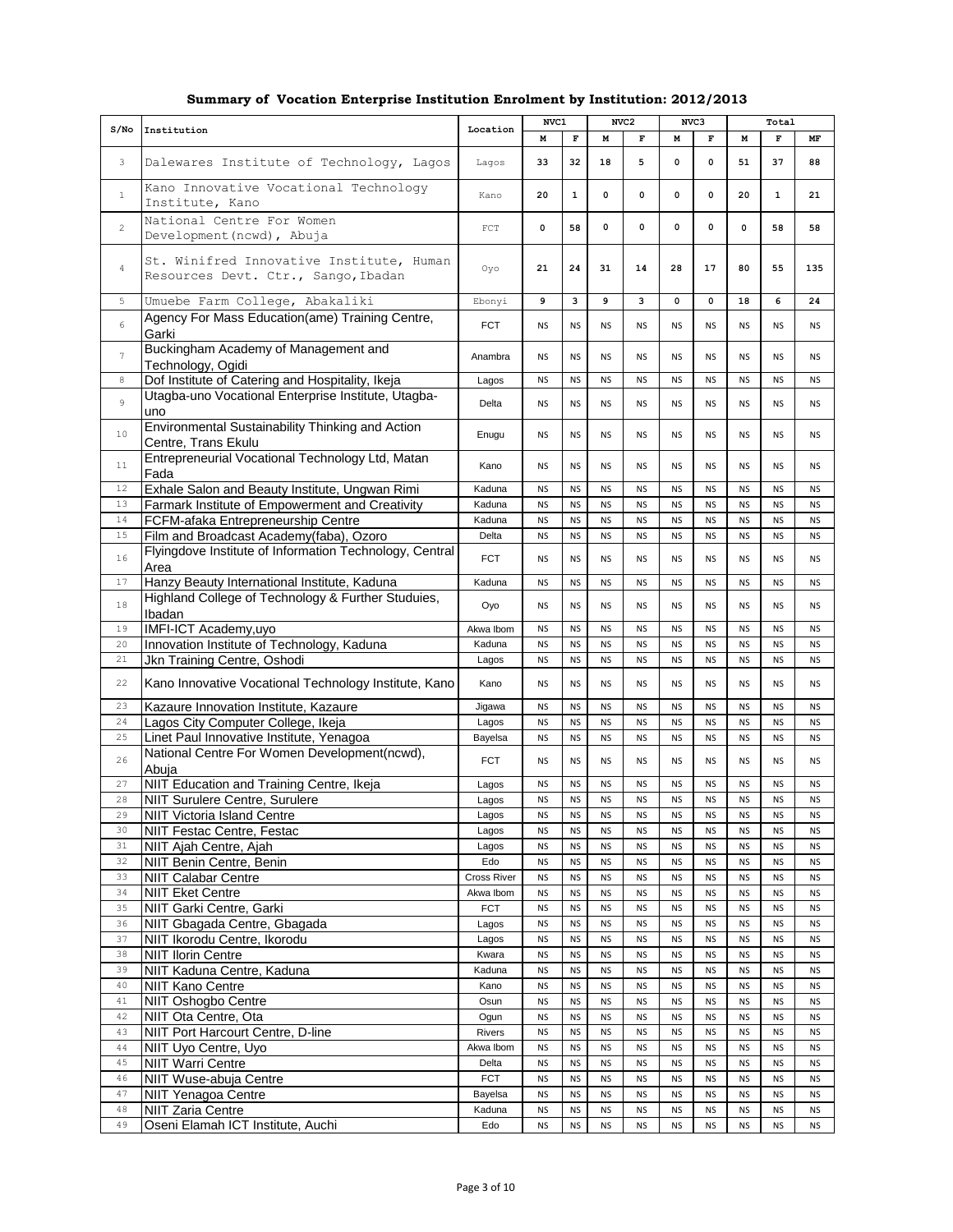|      |                                                                              |            | NVC1      |             |           | NVC <sub>2</sub> |           | NVC3        |           | Total       |           |
|------|------------------------------------------------------------------------------|------------|-----------|-------------|-----------|------------------|-----------|-------------|-----------|-------------|-----------|
| S/NO | Institution                                                                  | Location   | М         | $\mathbf F$ | M         | $\mathbf F$      | M         | $\mathbf F$ | M         | $\mathbf F$ | MF        |
| 50   | Pan Training Centre, Peugeot Automobile Nigeria<br>(pan), Kaduna             | Kaduna     | <b>NS</b> | <b>NS</b>   | <b>NS</b> | <b>NS</b>        | <b>NS</b> | <b>NS</b>   | <b>NS</b> | <b>NS</b>   | <b>NS</b> |
| 51   | School of Information and Media<br>Technology(SIMTECH)                       | Ebonyi     | <b>NS</b> | <b>NS</b>   | <b>NS</b> | <b>NS</b>        | <b>NS</b> | NS          | <b>NS</b> | <b>NS</b>   | <b>NS</b> |
| 52   | Sur Viron, Institute of Catering, Hospitality and<br>Tourism                 | Oyo        | <b>NS</b> | <b>NS</b>   | <b>NS</b> | NS               | <b>NS</b> | NS          | <b>NS</b> | <b>NS</b>   | ΝS        |
| 53   | Umuebe Farm College, Abakaliki                                               | Ebonyi     | <b>NS</b> | <b>NS</b>   | <b>NS</b> | <b>NS</b>        | <b>NS</b> | <b>NS</b>   | <b>NS</b> | <b>NS</b>   | <b>NS</b> |
| 54   | NIIT Offa Centre, Offa                                                       | Kwara      | <b>NS</b> | <b>NS</b>   | <b>NS</b> | <b>NS</b>        | <b>NS</b> | NS          | <b>NS</b> | <b>NS</b>   | <b>NS</b> |
| 55   | Complete Computers and Technology Institute, Benin<br>City                   | Edo        | <b>NS</b> | <b>NS</b>   | <b>NS</b> | <b>NS</b>        | <b>NS</b> | <b>NS</b>   | <b>NS</b> | <b>NS</b>   | <b>NS</b> |
| 56   | Hotel & Tourism Business School, Ikeja, Lagos State                          | Lagos      | <b>NS</b> | <b>NS</b>   | <b>NS</b> | NS               | <b>NS</b> | <b>NS</b>   | <b>NS</b> | <b>NS</b>   | ΝS        |
| 57   | Metropolitan Institute of Technology, Benin City                             | Edo        | <b>NS</b> | <b>NS</b>   | <b>NS</b> | <b>NS</b>        | <b>NS</b> | <b>NS</b>   | <b>NS</b> | <b>NS</b>   | NS        |
| 58   | Prime Innovation Institute of Technology, Ajah                               | Lagos      | <b>NS</b> | <b>NS</b>   | <b>NS</b> | <b>NS</b>        | <b>NS</b> | <b>NS</b>   | <b>NS</b> | <b>NS</b>   | <b>NS</b> |
| 59   | Rocana Institute of Technology, Enugu                                        | Enugu      | <b>NS</b> | <b>NS</b>   | <b>NS</b> | <b>NS</b>        | <b>NS</b> | <b>NS</b>   | <b>NS</b> | <b>NS</b>   | <b>NS</b> |
| 60   | Young Men Christian Association (YMCA) Vocational<br>Training Centre, Kaduna | Kaduna     | <b>NS</b> | <b>NS</b>   | <b>NS</b> | <b>NS</b>        | <b>NS</b> | <b>NS</b>   | <b>NS</b> | <b>NS</b>   | <b>NS</b> |
| 61   | Agency For Mass Education (AMF) Technology<br>Centre, Asokoro, Garki         | <b>FCT</b> | <b>NS</b> | <b>NS</b>   | <b>NS</b> | <b>NS</b>        | <b>NS</b> | <b>NS</b>   | <b>NS</b> | <b>NS</b>   | <b>NS</b> |
| 62   | Niit Abeokuta Centre, Abeokuta                                               | Ogun       | <b>NS</b> | <b>NS</b>   | <b>NS</b> | <b>NS</b>        | <b>NS</b> | <b>NS</b>   | <b>NS</b> | <b>NS</b>   | <b>NS</b> |
| 63   | Hotel & Tourism Business School, Ikeja                                       | Lagos      | <b>NS</b> | <b>NS</b>   | <b>NS</b> | <b>NS</b>        | <b>NS</b> | <b>NS</b>   | <b>NS</b> | NS          | NS        |
| 64   | St. Winifred Innovative Institute, Human Development<br>Centre, Sango Dina   | Oyo        | <b>NS</b> | <b>NS</b>   | <b>NS</b> | <b>NS</b>        | <b>NS</b> | <b>NS</b>   | <b>NS</b> | <b>NS</b>   | <b>NS</b> |
| 65   | Unival Institute of Technology, Benin City                                   | Edo        | <b>NS</b> | <b>NS</b>   | <b>NS</b> | <b>NS</b>        | <b>NS</b> | <b>NS</b>   | <b>NS</b> | <b>NS</b>   | <b>NS</b> |
|      | Total                                                                        |            | 83        | ##          | 58        | 22               | 28        | 17          | 169       | 157         | 326       |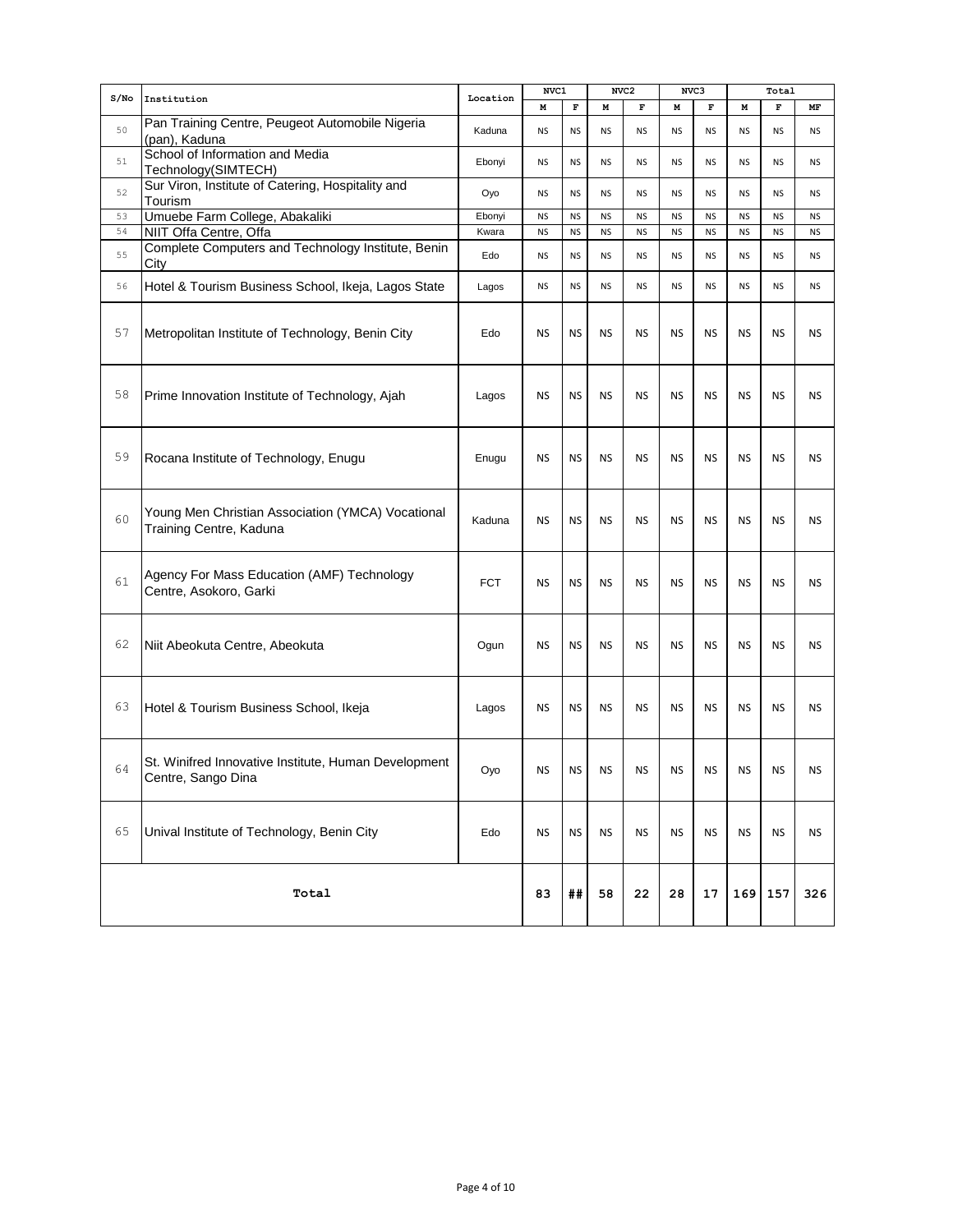|  |  |  |  |  |  | Summary of Vocation Enterprise Institution Enrolment by Institution: 2013/2014 |  |
|--|--|--|--|--|--|--------------------------------------------------------------------------------|--|
|--|--|--|--|--|--|--------------------------------------------------------------------------------|--|

| S/No           | Institution                                                                | Location     | NVC1        |              |              | NVC <sub>2</sub> | NVC3        |             | Total       |                |             |
|----------------|----------------------------------------------------------------------------|--------------|-------------|--------------|--------------|------------------|-------------|-------------|-------------|----------------|-------------|
|                |                                                                            |              | M           | $\mathbf F$  | M            | $\mathbf F$      | м           | $\mathbf F$ | М           | $\mathbf F$    | MF          |
| $\mathbf{1}$   | Dalewares Institute of<br>Technology, Lagos                                | Lagos        | 30          | 15           | 33           | 32               | 0           | $\mathbf 0$ | 63          | 47             | 110         |
| $\overline{2}$ | Entrepreneurial Vocational<br>Technology Ltd, Matan Fada                   | Kano         | 7           | $\mathbf 0$  | $\mathbf{0}$ | 0                | 0           | $\mathbf 0$ | 7           | $\mathbf 0$    | 7           |
| 3              | Kano Innovative Vocational<br>Technology Institute, Kano                   | Kano         | 7           | $\mathbf 0$  | $\mathbf{0}$ | 0                | 0           | $\mathbf 0$ | 7           | $\mathbf 0$    | 7           |
| 4              | Umuebe Farm College, Abakaliki                                             | Ebonyi       | 8           | $\mathbf{1}$ | 8            | $\mathbf{1}$     | $\mathbf 0$ | 0           | 16          | $\overline{2}$ | 18          |
| 5              | Agency For Mass Education (ame)<br>Training Centre, Garki                  | $_{\rm FCT}$ | $_{\rm NS}$ | $_{\rm NS}$  | $_{\rm NS}$  | <b>NS</b>        | $_{\rm NS}$ | $_{\rm NS}$ | $_{\rm NS}$ | <b>NS</b>      | $_{\rm NS}$ |
| 6              | Buckingham Academy of Management<br>and Technology, Ogidi                  | Anambra      | <b>NS</b>   | <b>NS</b>    | $_{\rm NS}$  | <b>NS</b>        | $_{\rm NS}$ | NS          | <b>NS</b>   | <b>NS</b>      | $_{\rm NS}$ |
| $\overline{7}$ | Dalewares Institute of<br>Technology, Lagos                                | Lagos        | <b>NS</b>   | <b>NS</b>    | $_{\rm NS}$  | <b>NS</b>        | $_{\rm NS}$ | <b>NS</b>   | <b>NS</b>   | <b>NS</b>      | <b>NS</b>   |
| 8              | Dof Institute of Catering and<br>Hospitality, Ikeja                        | Lagos        | NS          | $_{\rm NS}$  | NS           | NS               | $_{\rm NS}$ | NS          | NS          | $_{\rm NS}$    | $_{\rm NS}$ |
| $\overline{9}$ | Utagba-uno Vocational Enterprise<br>Institute, Utagba-uno                  | Delta        | <b>NS</b>   | <b>NS</b>    | <b>NS</b>    | <b>NS</b>        | $_{\rm NS}$ | NS          | <b>NS</b>   | $_{\rm NS}$    | $_{\rm NS}$ |
| 10             | Environmental Sustainability<br>Thinking and Action Centre,<br>Trans Ekulu | Enugu        | <b>NS</b>   | <b>NS</b>    | $_{\rm NS}$  | <b>NS</b>        | <b>NS</b>   | <b>NS</b>   | <b>NS</b>   | <b>NS</b>      | $_{\rm NS}$ |
| 11             | Entrepreneurial Vocational<br>Technology Ltd, Matan Fada                   | Kano         | $_{\rm NS}$ | $_{\rm NS}$  | NS           | $_{\rm NS}$      | $_{\rm NS}$ | NS          | $_{\rm NS}$ | $_{\rm NS}$    | $_{\rm NS}$ |
| 12             | Exhale Salon and Beauty<br>Institute, Ungwan Rimi                          | Kaduna       | $_{\rm NS}$ | $_{\rm NS}$  | $_{\rm NS}$  | NS               | $_{\rm NS}$ | NS          | $_{\rm NS}$ | $_{\rm NS}$    | $_{\rm NS}$ |
| 13             | Farmark Institute of Empowerment<br>and Creativity                         | Kaduna       | <b>NS</b>   | <b>NS</b>    | NS           | <b>NS</b>        | <b>NS</b>   | <b>NS</b>   | <b>NS</b>   | <b>NS</b>      | <b>NS</b>   |
| $1\,4$         | FCFM-afaka Entrepreneurship<br>Centre                                      | Kaduna       | <b>NS</b>   | $_{\rm NS}$  | $_{\rm NS}$  | $_{\rm NS}$      | $_{\rm NS}$ | $_{\rm NS}$ | $_{\rm NS}$ | $_{\rm NS}$    | $_{\rm NS}$ |
| 15             | Film and Broadcast<br>Academy (faba), Ozoro                                | Delta        | <b>NS</b>   | $_{\rm NS}$  | $_{\rm NS}$  | <b>NS</b>        | <b>NS</b>   | $_{\rm NS}$ | <b>NS</b>   | <b>NS</b>      | <b>NS</b>   |
|                | Flyingdove Institute of<br>16 Information Technology, Central<br>Area      | $_{\rm FCT}$ | $_{\rm NS}$ | $_{\rm NS}$  | $_{\rm NS}$  | <b>NS</b>        | $_{\rm NS}$ | $_{\rm NS}$ | $_{\rm NS}$ | $_{\rm NS}$    | $_{\rm NS}$ |
| 17             | Hanzy Beauty International<br>Institute, Kaduna                            | Kaduna       | $_{\rm NS}$ | $_{\rm NS}$  | $_{\rm NS}$  | $_{\rm NS}$      | $_{\rm NS}$ | $_{\rm NS}$ | $_{\rm NS}$ | $_{\rm NS}$    | $_{\rm NS}$ |
| 18             | Highland College of Technology &<br>Further Studuies, Ibadan               | Oyo          | $_{\rm NS}$ | $_{\rm NS}$  | $_{\rm NS}$  | $_{\rm NS}$      | $_{\rm NS}$ | $_{\rm NS}$ | $_{\rm NS}$ | $_{\rm NS}$    | $_{\rm NS}$ |
| 19             | IMFI-ICT Academy, uyo                                                      | Akwa<br>Ibom | $_{\rm NS}$ | $_{\rm NS}$  | $_{\rm NS}$  | $_{\rm NS}$      | $_{\rm NS}$ | $_{\rm NS}$ | $_{\rm NS}$ | $_{\rm NS}$    | $_{\rm NS}$ |
| 20             | Innovation Institute of<br>Technology, Kaduna                              | Kaduna       | $_{\rm NS}$ | $_{\rm NS}$  | $_{\rm NS}$  | NS               | ΝS          | ΝS          | ΝS          | $_{\rm NS}$    | $_{\rm NS}$ |
|                | 21 Jkn Training Centre, Oshodi                                             | Lagos        | $_{\rm NS}$ | $_{\rm NS}$  | $_{\rm NS}$  | $_{\rm NS}$      | $_{\rm NS}$ | NS          | ΝS          | $_{\rm NS}$    | $_{\rm NS}$ |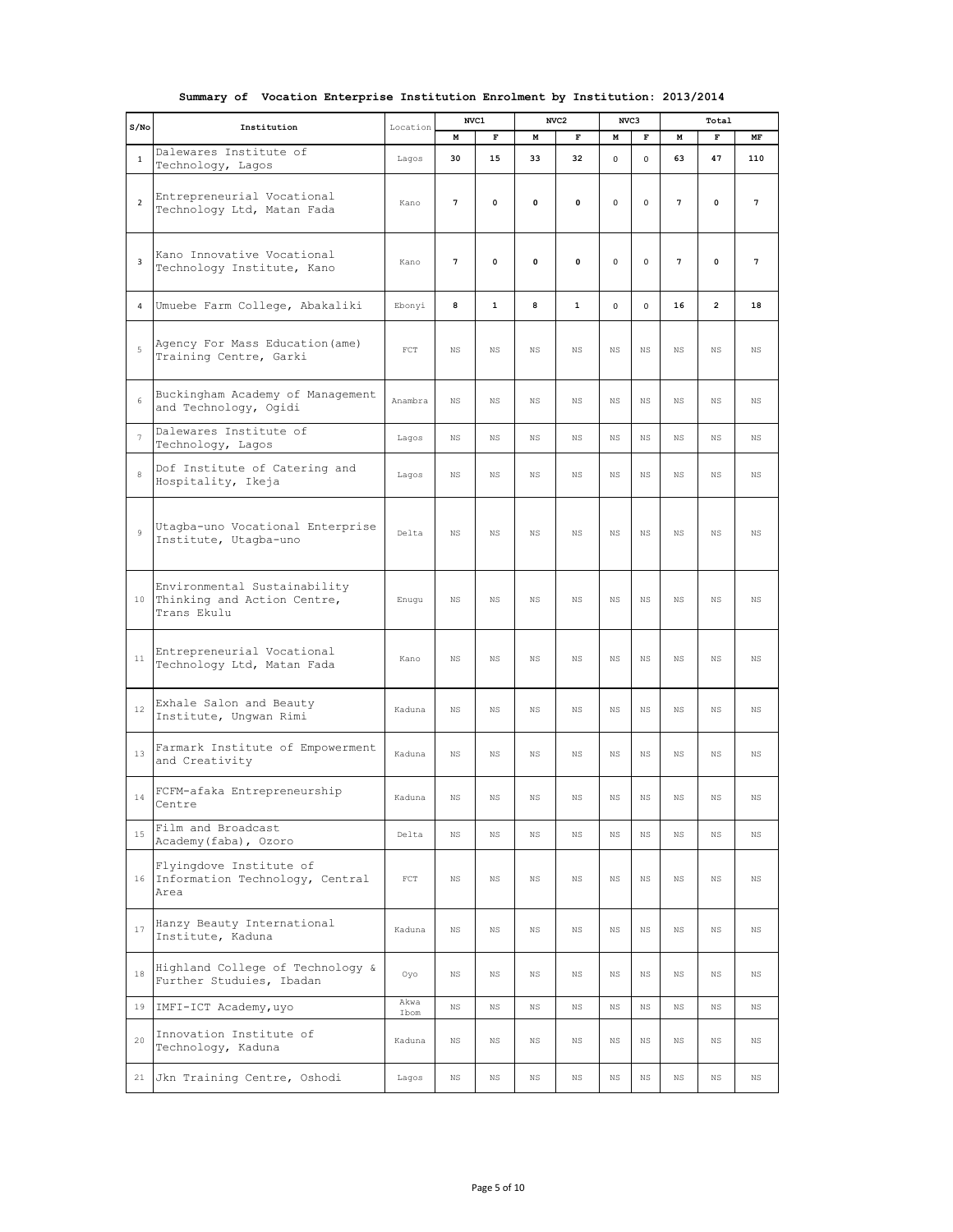| $S/N$ o |                                                                  |                | NVC1        |             |             | NVC <sub>2</sub> | NVC3           |             |             | Total       |             |
|---------|------------------------------------------------------------------|----------------|-------------|-------------|-------------|------------------|----------------|-------------|-------------|-------------|-------------|
|         | Institution                                                      | Location       | M           | $\mathbf F$ | M           | $\mathbf F$      | M              | $\mathbf F$ | M           | $\mathbf F$ | MF          |
| 22      | Kano Innovative Vocational<br>Technology Institute, Kano         | Kano           | $_{\rm NS}$ | $_{\rm NS}$ | $_{\rm NS}$ | <b>NS</b>        | N <sub>S</sub> | NS          | $_{\rm NS}$ | <b>NS</b>   | $_{\rm NS}$ |
| 23      | Kazaure Innovation Institute,<br>Kazaure                         | Jigawa         | NS.         | <b>NS</b>   | NS.         | NS.              | <b>NS</b>      | NS          | NS.         | NS.         | $_{\rm NS}$ |
| 24      | Lagos City Computer College,<br>Ikeja                            | Lagos          | $_{\rm NS}$ | $_{\rm NS}$ | $_{\rm NS}$ | $_{\rm NS}$      | $_{\rm NS}$    | NS          | ΝS          | NS          | ΝS          |
| 25      | Linet Paul Innovative Institute,<br>Yenagoa                      | Bayelsa        | ΝS          | $_{\rm NS}$ | $_{\rm NS}$ | NS               | $_{\rm NS}$    | NS          | ΝS          | NS          | $_{\rm NS}$ |
| 26      | National Centre For Women<br>Development (ncwd), Abuja           | $_{\rm FCT}$   | NS          | $_{\rm NS}$ | $_{\rm NS}$ | NS               | $_{\rm NS}$    | NS          | ΝS          | ΝS          | $_{\rm NS}$ |
| 27      | NIIT Education and Training<br>Centre, Ikeja                     | Lagos          | NS          | $_{\rm NS}$ | $_{\rm NS}$ | NS               | $_{\rm NS}$    | NS          | ΝS          | NS          | $_{\rm NS}$ |
| 28      | NIIT Surulere Centre, Surulere                                   | Lagos          | NS.         | <b>NS</b>   | NS.         | NS.              | <b>NS</b>      | NS.         | NS.         | NS.         | <b>NS</b>   |
| 29      | NIIT Victoria Island Centre                                      | Lagos          | <b>NS</b>   | $_{\rm NS}$ | $_{\rm NS}$ | <b>NS</b>        | $_{\rm NS}$    | $_{\rm NS}$ | NS.         | <b>NS</b>   | $_{\rm NS}$ |
| 30      | NIIT Festac Centre, Festac                                       | Lagos          | NS          | $_{\rm NS}$ | $_{\rm NS}$ | NS               | $_{\rm NS}$    | NS          | $_{\rm NS}$ | $_{\rm NS}$ | $_{\rm NS}$ |
| 31      | NIIT Ajah Centre, Ajah                                           | Lagos          | <b>NS</b>   | <b>NS</b>   | $_{\rm NS}$ | <b>NS</b>        | $_{\rm NS}$    | <b>NS</b>   | <b>NS</b>   | <b>NS</b>   | <b>NS</b>   |
| 32      | NIIT Benin Centre, Benin                                         | Edo            | NS          | $_{\rm NS}$ | $_{\rm NS}$ | NS               | $_{\rm NS}$    | NS          | ΝS          | NS          | $_{\rm NS}$ |
| 33      | NIIT Calabar Centre                                              | Cross<br>River | $_{\rm NS}$ | $_{\rm NS}$ | $_{\rm NS}$ | NS               | $_{\rm NS}$    | NS          | $_{\rm NS}$ | $_{\rm NS}$ | ΝS          |
| 34      | NIIT Eket Centre                                                 | Akwa<br>Ibom   | NS          | $_{\rm NS}$ | $_{\rm NS}$ | NS               | $_{\rm NS}$    | NS          | $_{\rm NS}$ | $_{\rm NS}$ | $_{\rm NS}$ |
| 35      | NIIT Garki Centre, Garki                                         | $_{\rm FCT}$   | NS.         | NS.         | $_{\rm NS}$ | NS.              | $_{\rm NS}$    | NS.         | NS.         | <b>NS</b>   | $_{\rm NS}$ |
| 36      | NIIT Gbagada Centre, Gbagada                                     | Lagos          | <b>NS</b>   | <b>NS</b>   | $_{\rm NS}$ | NS.              | $_{\rm NS}$    | $_{\rm NS}$ | NS.         | <b>NS</b>   | <b>NS</b>   |
| 37      | NIIT Ikorodu Centre, Ikorodu                                     | Lagos          | NS          | $_{\rm NS}$ | $_{\rm NS}$ | NS               | $_{\rm NS}$    | NS          | $_{\rm NS}$ | $_{\rm NS}$ | $_{\rm NS}$ |
| 38      | NIIT Ilorin Centre                                               | Kwara          | $_{\rm NS}$ | $_{\rm NS}$ | $_{\rm NS}$ | NS               | $_{\rm NS}$    | NS          | $_{\rm NS}$ | <b>NS</b>   | $_{\rm NS}$ |
| 39      | NIIT Kaduna Centre, Kaduna                                       | Kaduna         | NS          | $_{\rm NS}$ | $_{\rm NS}$ | NS               | N <sub>S</sub> | NS.         | NS.         | <b>NS</b>   | $_{\rm NS}$ |
| 40      | NIIT Kano Centre                                                 | Kano           | NS          | NS          | $_{\rm NS}$ | NS               | <b>NS</b>      | NS          | $_{\rm NS}$ | NS          | $_{\rm NS}$ |
| 41      | NIIT Oshogbo Centre                                              | Osun           | ΝS          | NS          | NS          | NS               | $_{\rm NS}$    | $_{\rm NS}$ | NS.         | NS          | ΝS          |
| 42      | NIIT Ota Centre, Ota                                             | Oqun           | NS          | $_{\rm NS}$ | $_{\rm NS}$ | NS               | $_{\rm NS}$    | NS          | $_{\rm NS}$ | NS          | ΝS          |
| 43      | NIIT Port Harcourt Centre, D-<br>line                            | Rivers         | NS.         | NS.         | NS.         | N <sub>S</sub>   | N <sub>S</sub> | NS          | NS.         | NS.         | <b>NS</b>   |
| 44      | NIIT Uyo Centre, Uyo                                             | Akwa<br>Ibom   | $_{\rm NS}$ | $_{\rm NS}$ | $_{\rm NS}$ | $_{\rm NS}$      | $_{\rm NS}$    | $_{\rm NS}$ | $_{\rm NS}$ | $_{\rm NS}$ | $_{\rm NS}$ |
| 45      | NIIT Warri Centre                                                | Delta          | $_{\rm NS}$ | $_{\rm NS}$ | $_{\rm NS}$ | $_{\rm NS}$      | $_{\rm NS}$    | $_{\rm NS}$ | $_{\rm NS}$ | NS          | $_{\rm NS}$ |
| 46      | NIIT Wuse-abuja Centre                                           | $_{\rm FCT}$   | $_{\rm NS}$ | $_{\rm NS}$ | $_{\rm NS}$ | $_{\rm NS}$      | $_{\rm NS}$    | NS          | $_{\rm NS}$ | $_{\rm NS}$ | $_{\rm NS}$ |
| 47      | NIIT Yenagoa Centre                                              | Bayelsa        | $_{\rm NS}$ | $_{\rm NS}$ | $_{\rm NS}$ | NS               | $_{\rm NS}$    | NS          | $_{\rm NS}$ | NS          | $_{\rm NS}$ |
| 48      | NIIT Zaria Centre                                                | Kaduna         | NS          | $_{\rm NS}$ | NS          | NS               | $_{\rm NS}$    | ΝS          | ΝS          | NS          | $_{\rm NS}$ |
| 49      | Oseni Elamah ICT Institute,<br>Auchi                             | Edo            | NS          | ΝS          | ΝS          | $_{\rm NS}$      | NS             | NS          | ΝS          | ΝS          | $_{\rm NS}$ |
| 50      | Pan Training Centre, Peugeot<br>Automobile Nigeria (pan), Kaduna | Kaduna         | NS          | $_{\rm NS}$ | $_{\rm NS}$ | $_{\rm NS}$      | NS             | NS          | ΝS          | NS          | NS          |
| 51      | School of Information and Media<br>Technology (SIMTECH)          | Ebonyi         | $_{\rm NS}$ | $_{\rm NS}$ | $_{\rm NS}$ | $_{\rm NS}$      | $_{\rm NS}$    | $_{\rm NS}$ | $_{\rm NS}$ | $_{\rm NS}$ | $_{\rm NS}$ |
| 52      | Sur Viron, Institute of<br>Catering, Hospitality and<br>Tourism  | Oyo            | $_{\rm NS}$ | $_{\rm NS}$ | $_{\rm NS}$ | $_{\rm NS}$      | $_{\rm NS}$    | $_{\rm NS}$ | $_{\rm NS}$ | $_{\rm NS}$ | $_{\rm NS}$ |
| 53      | Umuebe Farm College, Abakaliki                                   | Ebonyi         | $_{\rm NS}$ | $_{\rm NS}$ | $_{\rm NS}$ | $_{\rm NS}$      | $_{\rm NS}$    | NS          | ΝS          | $_{\rm NS}$ | $_{\rm NS}$ |
|         | 54 NIIT Offa Centre, Offa                                        | Kwara          | $_{\rm NS}$ | ΝS          | $_{\rm NS}$ | $_{\rm NS}$      | ΝS             | ΝS          | ΝS          | $_{\rm NS}$ | ΝS          |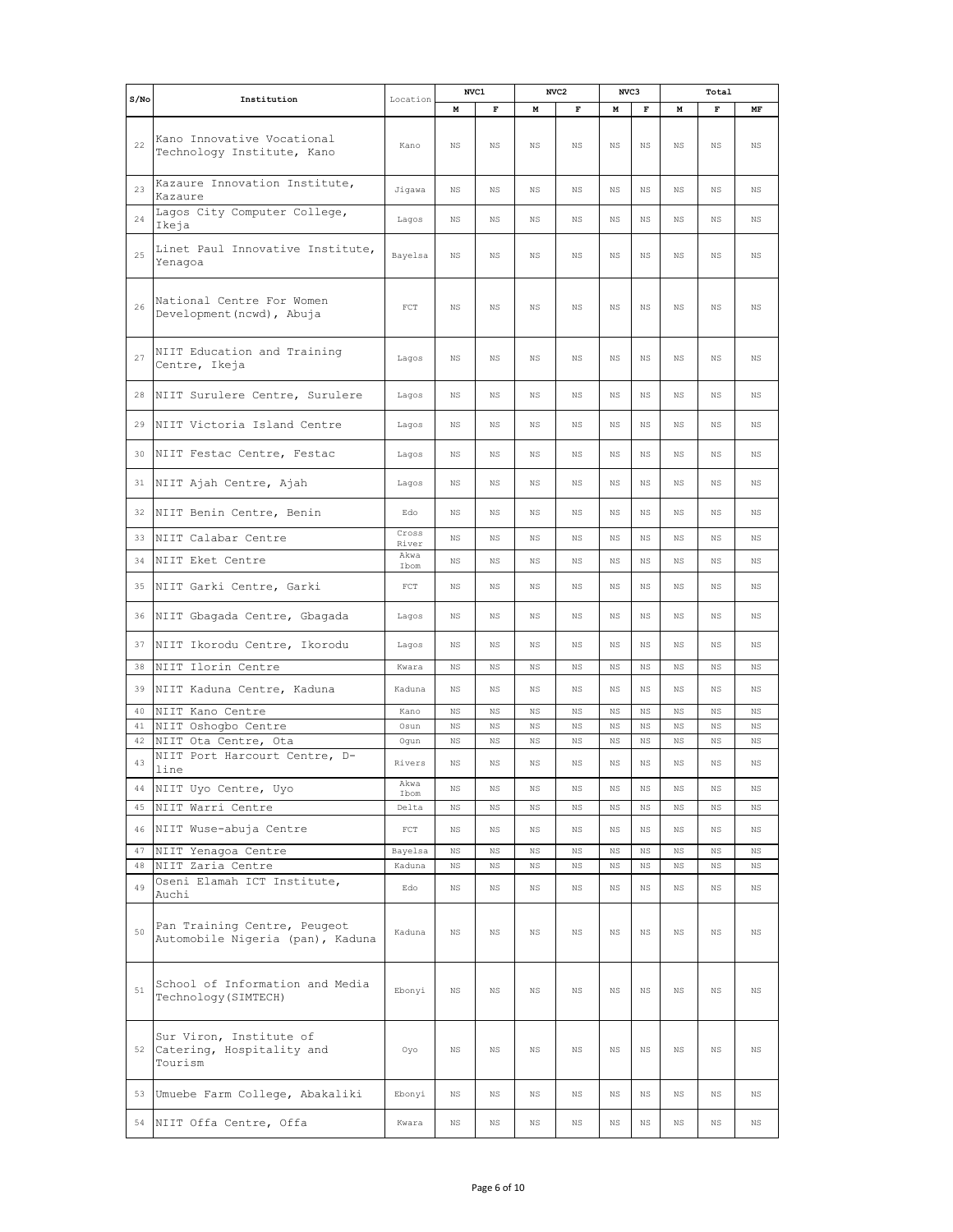| S/NO | Institution                                                                          | Location     | NVC1        |             |             | NVC <sub>2</sub> | NVC3<br>Total |             |             |             |             |
|------|--------------------------------------------------------------------------------------|--------------|-------------|-------------|-------------|------------------|---------------|-------------|-------------|-------------|-------------|
|      |                                                                                      |              | M           | $\mathbf F$ | M           | $\mathbf F$      | M             | $\mathbf F$ | M           | $\mathbf F$ | MF          |
| 55   | Complete Computers and<br>Technology Institute, Benin City                           | Edo          | <b>NS</b>   | NS          | $_{\rm NS}$ | <b>NS</b>        | <b>NS</b>     | <b>NS</b>   | <b>NS</b>   | <b>NS</b>   | $_{\rm NS}$ |
| 56   | Hotel & Tourism Business School,<br>Ikeja, Lagos State                               | Lagos        | <b>NS</b>   | NS          | <b>NS</b>   | <b>NS</b>        | $_{\rm NS}$   | <b>NS</b>   | <b>NS</b>   | <b>NS</b>   | <b>NS</b>   |
| 57   | Prime Innovation Institute of<br>Technology, Ajah                                    | Lagos        | <b>NS</b>   | NS          | $_{\rm NS}$ | <b>NS</b>        | <b>NS</b>     | <b>NS</b>   | NS.         | <b>NS</b>   | $_{\rm NS}$ |
| 58   | Rocana Institute of Technology,<br>Enuqu                                             | Enugu        | <b>NS</b>   | <b>NS</b>   | $_{\rm NS}$ | <b>NS</b>        | $_{\rm NS}$   | <b>NS</b>   | NS.         | <b>NS</b>   | <b>NS</b>   |
| 59   | Young Men Christian Association<br>(YMCA) Vocational Training<br>Centre, Kaduna      | Kaduna       | <b>NS</b>   | NS          | $_{\rm NS}$ | <b>NS</b>        | $_{\rm NS}$   | <b>NS</b>   | NS.         | <b>NS</b>   | <b>NS</b>   |
| 60   | Bonny Vocational Centre, Bonny<br>Island                                             | Rivers       | <b>NS</b>   | <b>NS</b>   | <b>NS</b>   | <b>NS</b>        | $_{\rm NS}$   | $_{\rm NS}$ | NS.         | $_{\rm NS}$ | NS.         |
| 61   | Calvary Foundation Institute of<br>Technology (cafitech), Enugu                      | Enugu        | <b>NS</b>   | <b>NS</b>   | NS.         | <b>NS</b>        | $_{\rm NS}$   | <b>NS</b>   | NS.         | NS.         | $_{\rm NS}$ |
| 62   | Cherish Enterprise Institute,<br>Batsari                                             | Bauchi       | <b>NS</b>   | $_{\rm NS}$ | $_{\rm NS}$ | $_{\rm NS}$      | <b>NS</b>     | $_{\rm NS}$ | <b>NS</b>   | $_{\rm NS}$ | $_{\rm NS}$ |
| 63   | Gateway Industrial Petrogas<br>Institute, Oni                                        | Oqun         | <b>NS</b>   | NS          | $_{\rm NS}$ | <b>NS</b>        | $_{\rm NS}$   | $_{\rm NS}$ | <b>NS</b>   | <b>NS</b>   | $_{\rm NS}$ |
| 64   | Institute of Administration and<br>Construction Engineering, Awgu                    | Enugu        | <b>NS</b>   | NS          | NS.         | <b>NS</b>        | <b>NS</b>     | <b>NS</b>   | <b>NS</b>   | <b>NS</b>   | <b>NS</b>   |
| 65   | Institute of Information and<br>Computer Technology, Awgu                            | Enugu        | <b>NS</b>   | <b>NS</b>   | $_{\rm NS}$ | <b>NS</b>        | <b>NS</b>     | <b>NS</b>   | <b>NS</b>   | <b>NS</b>   | $_{\rm NS}$ |
|      | International Chaplaincy Corps<br>66 Network (iccn) Institute of<br>Security Technol | Imo          | $_{\rm NS}$ | $_{\rm NS}$ | $_{\rm NS}$ | <b>NS</b>        | $_{\rm NS}$   | <b>NS</b>   | NS.         | <b>NS</b>   | $_{\rm NS}$ |
| 67   | Izisco Obos Institute of Marine<br>Studies & Technology, Warri                       | Delta        | <b>NS</b>   | <b>NS</b>   | $_{\rm NS}$ | <b>NS</b>        | <b>NS</b>     | $_{\rm NS}$ | <b>NS</b>   | <b>NS</b>   | $_{\rm NS}$ |
| 68   | Landmark Academy of Hospitality<br>Management, Port Harcourt                         | Rivers       | $_{\rm NS}$ | $_{\rm NS}$ | $_{\rm NS}$ | $_{\rm NS}$      | $_{\rm NS}$   | $_{\rm NS}$ | $_{\rm NS}$ | $_{\rm NS}$ | $_{\rm NS}$ |
| 69   | Lobi School of Management and<br>Technology, Makurdi                                 | Benue        | NS          | NS          | $_{\rm NS}$ | $_{\rm NS}$      | NS            | ΝS          | ΝS          | $_{\rm NS}$ | NS          |
| 70   | Naowa Institute of Management<br>and Technology, Asokoro                             | $_{\rm FCT}$ | $_{\rm NS}$ | $_{\rm NS}$ | $_{\rm NS}$ | <b>NS</b>        | <b>NS</b>     | $_{\rm NS}$ | $_{\rm NS}$ | <b>NS</b>   | <b>NS</b>   |
| 71   | Topearl Catering Institute, Port<br>Harcourt                                         | Rivers       | <b>NS</b>   | <b>NS</b>   | $_{\rm NS}$ | <b>NS</b>        | $_{\rm NS}$   | $_{\rm NS}$ | <b>NS</b>   | <b>NS</b>   | <b>NS</b>   |
| 72   | Agency For Mass Education (AMF)<br>Technology Centre, Asokoro,<br>Garki              | $_{\rm FCT}$ | <b>NS</b>   | <b>NS</b>   | $_{\rm NS}$ | <b>NS</b>        | <b>NS</b>     | NS          | <b>NS</b>   | <b>NS</b>   | <b>NS</b>   |
|      | 73 Niit Abeokuta Centre, Abeokuta                                                    | Ogun         | $_{\rm NS}$ | $_{\rm NS}$ | $_{\rm NS}$ | $_{\rm NS}$      | $_{\rm NS}$   | $_{\rm NS}$ | <b>NS</b>   | <b>NS</b>   | $_{\rm NS}$ |
| 74   | Best Global Business and<br>Financial School, Kachia                                 | Kaduna       | $_{\rm NS}$ | $_{\rm NS}$ | $_{\rm NS}$ | $_{\rm NS}$      | $_{\rm NS}$   | $_{\rm NS}$ | $_{\rm NS}$ | $_{\rm NS}$ | $_{\rm NS}$ |
| 75   | Hotel & Tourism Business School,<br>Ikeja                                            | Lagos        | $_{\rm NS}$ | $_{\rm NS}$ | $_{\rm NS}$ | $_{\rm NS}$      | $_{\rm NS}$   | ΝS          | $_{\rm NS}$ | $_{\rm NS}$ | $_{\rm NS}$ |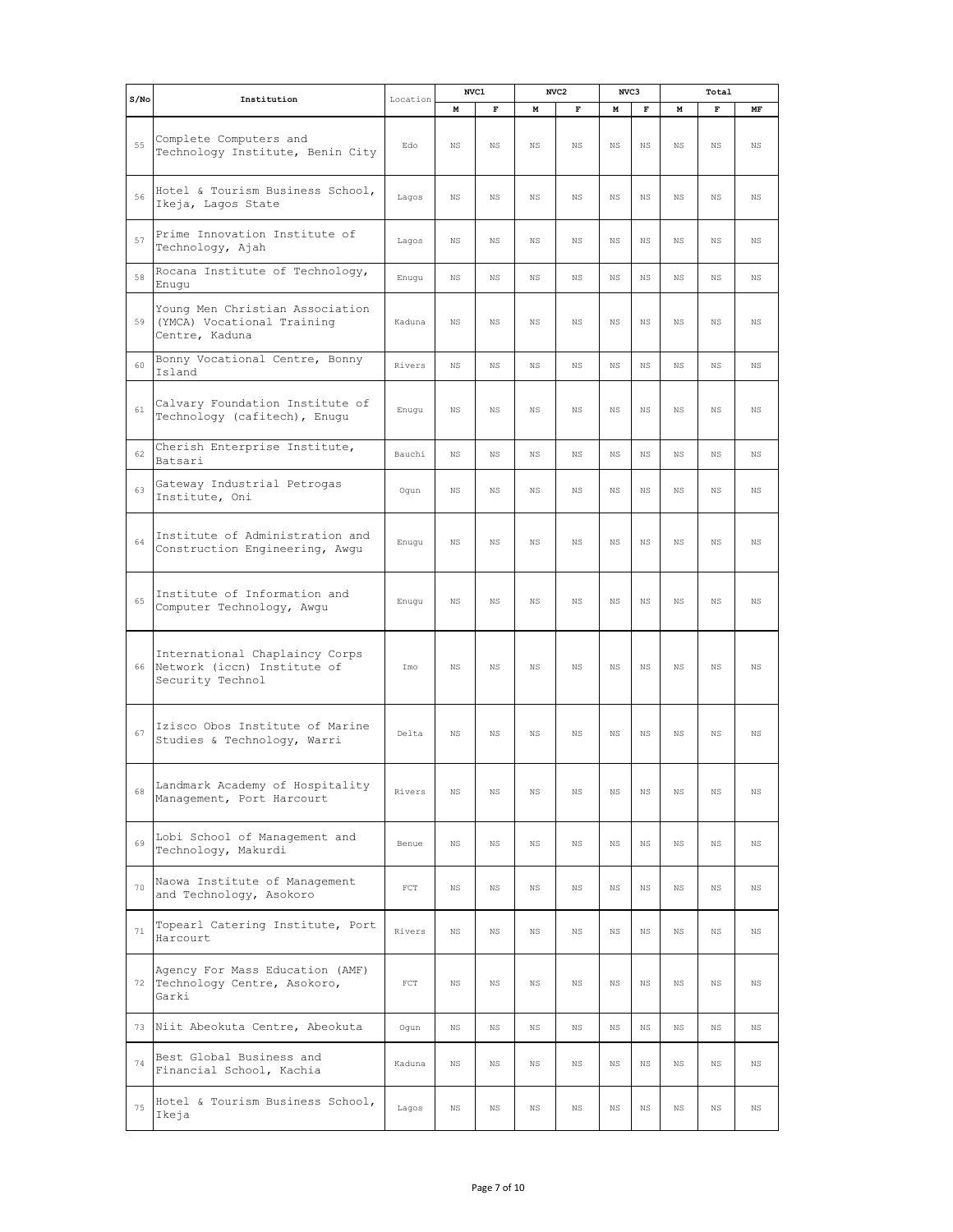| S/N <sub>O</sub> | Institution                                                                   | Location | NVC1           |                |     | NVC <sub>2</sub> | NVC3      |                |      | Total |           |
|------------------|-------------------------------------------------------------------------------|----------|----------------|----------------|-----|------------------|-----------|----------------|------|-------|-----------|
|                  |                                                                               |          | M              | F              | м   | $\mathbf{F}$     | м         | F              | M    | F     | MF        |
| 76               | Metropolitan Institute of<br>Technology, Benin City                           | Edo      | N <sub>S</sub> | N <sub>S</sub> | NS. | NS.              | <b>NS</b> | N.S            | N.S. | NS.   | <b>NS</b> |
| 77               | St. Winifred Innovative<br>Institute, Human Development<br>Centre, Sango Dina | Oyo      | N <sub>S</sub> | N <sub>S</sub> | NS. | NS.              | <b>NS</b> | <b>NS</b>      | NS.  | NS.   | <b>NS</b> |
| 78               | Unival Institute of Technology,<br>Benin City                                 | Edo      | N <sub>S</sub> | N <sub>S</sub> | NS. | NS.              | <b>NS</b> | N <sub>S</sub> | NS.  | NS.   | <b>NS</b> |
|                  | Total                                                                         |          | 52             | 16             | 41  | 33               | 0         | $\Omega$       | 93   | 49    | 142       |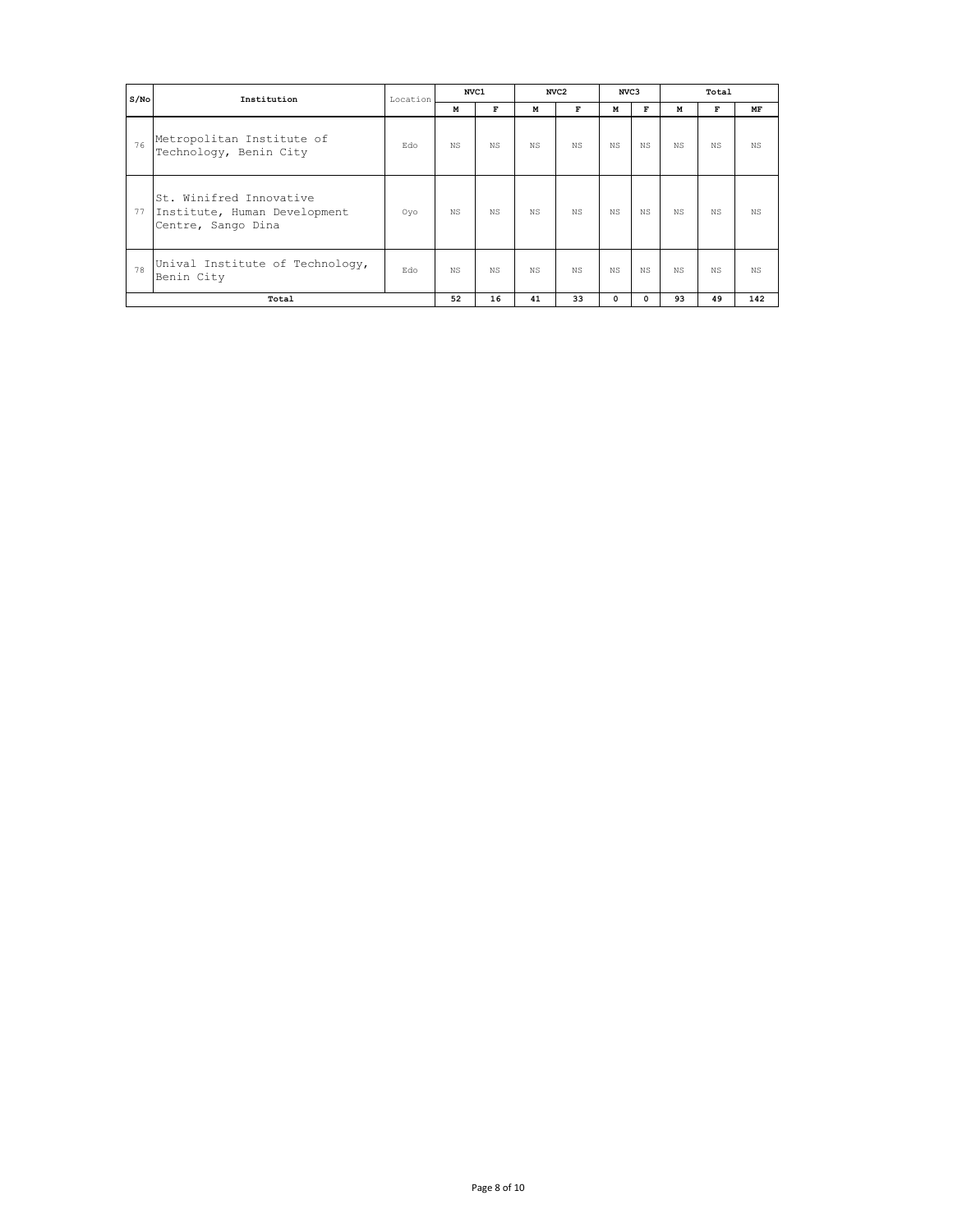|                |                                                                              |                  |                        | NVC1                   |                        | NVC <sub>2</sub>       |                        | NVC3                   |                        | Total                  |                        |
|----------------|------------------------------------------------------------------------------|------------------|------------------------|------------------------|------------------------|------------------------|------------------------|------------------------|------------------------|------------------------|------------------------|
| S/No           | Institution                                                                  | Location         | M                      | F                      | M                      | F                      | M                      | F                      | M                      | F                      | <b>MF</b>              |
| $\mathbf{1}$   | Kano Innovative Vocational Technology<br>Institute, Kano                     | Kano             | 4                      | 0                      | $\pmb{0}$              | 0                      | $\mathbf 0$            | 0                      | 4                      | 0                      | 4                      |
| $\overline{2}$ | Agency For Mass Education(ame) Training<br>Centre, Garki                     | FCT              | <b>NS</b>              | <b>NS</b>              | <b>NS</b>              | <b>NS</b>              | <b>NS</b>              | <b>NS</b>              | <b>NS</b>              | <b>NS</b>              | <b>NS</b>              |
| 3              | Buckingham Academy of Management and<br>Technology, Ogidi                    | Anambra          | <b>NS</b>              | <b>NS</b>              | <b>NS</b>              | <b>NS</b>              | <b>NS</b>              | <b>NS</b>              | <b>NS</b>              | <b>NS</b>              | <b>NS</b>              |
| $\overline{4}$ | Dalewares Institute of Technology, Lagos                                     | Lagos            | <b>NS</b>              | <b>NS</b>              | <b>NS</b>              | <b>NS</b>              | <b>NS</b>              | <b>NS</b>              | <b>NS</b>              | <b>NS</b>              | <b>NS</b>              |
| 5              | Dof Institute of Catering and Hospitality,<br>Ikeja                          | Lagos            | <b>NS</b>              | <b>NS</b>              | <b>NS</b>              | <b>NS</b>              | <b>NS</b>              | <b>NS</b>              | <b>NS</b>              | <b>NS</b>              | <b>NS</b>              |
| 6              | Utagba-uno Vocational Enterprise Institute,<br>Utagba-uno                    | Delta            | <b>NS</b>              | <b>NS</b>              | <b>NS</b>              | <b>NS</b>              | <b>NS</b>              | <b>NS</b>              | <b>NS</b>              | <b>NS</b>              | <b>NS</b>              |
| $\overline{7}$ | Environmental Sustainability Thinking and<br>Action Centre, Trans Ekulu      | Enugu            | <b>NS</b>              | <b>NS</b>              | <b>NS</b>              | <b>NS</b>              | <b>NS</b>              | <b>NS</b>              | <b>NS</b>              | <b>NS</b>              | <b>NS</b>              |
| 8              | Entrepreneurial Vocational Technology Ltd,<br>Matan Fada                     | Kano             | <b>NS</b>              | <b>NS</b>              | <b>NS</b>              | <b>NS</b>              | <b>NS</b>              | <b>NS</b>              | <b>NS</b>              | <b>NS</b>              | <b>NS</b>              |
| 9              | Exhale Salon and Beauty Institute, Ungwan<br>Rimi                            | Kaduna           | <b>NS</b>              | <b>NS</b>              | <b>NS</b>              | <b>NS</b>              | <b>NS</b>              | <b>NS</b>              | <b>NS</b>              | <b>NS</b>              | <b>NS</b>              |
| 10             | Farmark Institute of Empowerment and<br>Creativity                           | Kaduna           | <b>NS</b>              | <b>NS</b>              | <b>NS</b>              | <b>NS</b>              | <b>NS</b>              | <b>NS</b>              | <b>NS</b>              | <b>NS</b>              | <b>NS</b>              |
| 11             | FCFM-afaka Entrepreneurship Centre                                           | Kaduna           | <b>NS</b>              | <b>NS</b>              | <b>NS</b>              | <b>NS</b>              | <b>NS</b>              | <b>NS</b>              | <b>NS</b>              | <b>NS</b>              | <b>NS</b>              |
| 12             | Film and Broadcast Academy(faba), Ozoro                                      | Delta            | <b>NS</b>              | <b>NS</b>              | <b>NS</b>              | <b>NS</b>              | <b>NS</b>              | <b>NS</b>              | <b>NS</b>              | <b>NS</b>              | <b>NS</b>              |
| 13             | Flyingdove Institute of Information<br>Technology, Central Area              | FCT              | <b>NS</b>              | <b>NS</b>              | <b>NS</b>              | <b>NS</b>              | <b>NS</b>              | <b>NS</b>              | <b>NS</b>              | <b>NS</b>              | <b>NS</b>              |
| 14             | Hanzy Beauty International Institute,<br>Kaduna                              | Kaduna           | <b>NS</b>              | <b>NS</b>              | <b>NS</b>              | <b>NS</b>              | <b>NS</b>              | <b>NS</b>              | <b>NS</b>              | <b>NS</b>              | <b>NS</b>              |
| 15             | Highland College of Technology & Further<br>Studuies, Ibadan                 | Oyo              | <b>NS</b>              | <b>NS</b>              | <b>NS</b>              | <b>NS</b>              | <b>NS</b>              | <b>NS</b>              | <b>NS</b>              | <b>NS</b>              | <b>NS</b>              |
| 16             | IMFI-ICT Academy, uyo                                                        | Akwa Ibom        | <b>NS</b>              | <b>NS</b>              | <b>NS</b>              | <b>NS</b>              | <b>NS</b>              | <b>NS</b>              | <b>NS</b>              | <b>NS</b>              | <b>NS</b>              |
| 17             | Innovation Institute of Technology, Kaduna                                   | Kaduna           | <b>NS</b>              | <b>NS</b>              | <b>NS</b>              | <b>NS</b>              | <b>NS</b>              | <b>NS</b>              | <b>NS</b>              | <b>NS</b>              | <b>NS</b>              |
| 18             | Jkn Training Centre, Oshodi                                                  | Lagos            | <b>NS</b>              | <b>NS</b>              | <b>NS</b>              | <b>NS</b>              | <b>NS</b>              | <b>NS</b>              | <b>NS</b>              | <b>NS</b>              | <b>NS</b>              |
| 19             | Kano Innovative Vocational Technology<br>Institute, Kano                     | Kano             | <b>NS</b>              | <b>NS</b>              | <b>NS</b>              | <b>NS</b>              | <b>NS</b>              | <b>NS</b>              | <b>NS</b>              | <b>NS</b>              | <b>NS</b>              |
| 20             | Kazaure Innovation Institute, Kazaure                                        | Jigawa           | <b>NS</b>              | <b>NS</b>              | <b>NS</b>              | <b>NS</b>              | <b>NS</b>              | <b>NS</b>              | <b>NS</b>              | <b>NS</b>              | <b>NS</b>              |
| 21             | Lagos City Computer College, Ikeja                                           | Lagos            | <b>NS</b>              | <b>NS</b>              | <b>NS</b>              | <b>NS</b>              | <b>NS</b>              | <b>NS</b>              | <b>NS</b>              | <b>NS</b>              | <b>NS</b>              |
| 22             | Linet Paul Innovative Institute, Yenagoa                                     | Bayelsa          | <b>NS</b>              | <b>NS</b>              | <b>NS</b>              | <b>NS</b>              | <b>NS</b>              | <b>NS</b>              | <b>NS</b>              | <b>NS</b>              | <b>NS</b>              |
| 23             | National Centre For Women<br>Development(ncwd), Abuja                        | FCT              | <b>NS</b>              | <b>NS</b>              | <b>NS</b>              | <b>NS</b>              | <b>NS</b>              | <b>NS</b>              | <b>NS</b>              | <b>NS</b>              | <b>NS</b>              |
| 24             | NIIT Education and Training Centre, Ikeja                                    | Lagos            | <b>NS</b>              | <b>NS</b>              | <b>NS</b>              | <b>NS</b>              | <b>NS</b>              | <b>NS</b>              | <b>NS</b>              | <b>NS</b>              | <b>NS</b>              |
| 25             | NIIT Surulere Centre, Surulere                                               | Lagos            | <b>NS</b>              | <b>NS</b>              | <b>NS</b>              | <b>NS</b>              | <b>NS</b>              | <b>NS</b>              | <b>NS</b>              | <b>NS</b>              | <b>NS</b>              |
| 26             | NIIT Victoria Island Centre                                                  | Lagos            | <b>NS</b>              | <b>NS</b>              | <b>NS</b>              | <b>NS</b>              | <b>NS</b>              | <b>NS</b>              | <b>NS</b>              | <b>NS</b>              | <b>NS</b>              |
| 27             | NIIT Festac Centre, Festac                                                   | Lagos            | <b>NS</b>              | <b>NS</b>              | <b>NS</b>              | <b>NS</b>              | <b>NS</b>              | <b>NS</b>              | <b>NS</b>              | <b>NS</b>              | <b>NS</b>              |
| 28             | NIIT Ajah Centre, Ajah                                                       | Lagos            | <b>NS</b>              | <b>NS</b>              | <b>NS</b>              | <b>NS</b>              | <b>NS</b>              | <b>NS</b>              | <b>NS</b>              | <b>NS</b>              | <b>NS</b>              |
| 29             | NIIT Benin Centre, Benin                                                     | Edo              | <b>NS</b>              | <b>NS</b>              | <b>NS</b>              | <b>NS</b>              | <b>NS</b>              | <b>NS</b>              | <b>NS</b>              | <b>NS</b>              | <b>NS</b>              |
| 30             | <b>NIIT Calabar Centre</b>                                                   | Cross River      | <b>NS</b>              | <b>NS</b>              | <b>NS</b>              | <b>NS</b>              | <b>NS</b>              | <b>NS</b>              | <b>NS</b>              | <b>NS</b>              | <b>NS</b>              |
| 31<br>32       | <b>NIIT Eket Centre</b><br>NIIT Garki Centre, Garki                          | Akwa Ibom<br>FCT | <b>NS</b><br><b>NS</b> | <b>NS</b><br><b>NS</b> | <b>NS</b><br><b>NS</b> | <b>NS</b><br><b>NS</b> | <b>NS</b><br><b>NS</b> | <b>NS</b><br><b>NS</b> | <b>NS</b><br><b>NS</b> | <b>NS</b><br><b>NS</b> | <b>NS</b><br><b>NS</b> |
| 33             | NIIT Gbagada Centre, Gbagada                                                 | Lagos            | <b>NS</b>              | <b>NS</b>              | <b>NS</b>              | <b>NS</b>              | <b>NS</b>              | <b>NS</b>              | <b>NS</b>              | <b>NS</b>              | <b>NS</b>              |
| 34             | NIIT Ikorodu Centre, Ikorodu                                                 | Lagos            | <b>NS</b>              | <b>NS</b>              | <b>NS</b>              | <b>NS</b>              | <b>NS</b>              | <b>NS</b>              | <b>NS</b>              | <b>NS</b>              | <b>NS</b>              |
| 35             | <b>NIIT Ilorin Centre</b>                                                    | Kwara            | <b>NS</b>              | <b>NS</b>              | <b>NS</b>              | <b>NS</b>              | NS                     | <b>NS</b>              | <b>NS</b>              | <b>NS</b>              | ΝS                     |
| 36             | NIIT Kaduna Centre, Kaduna                                                   | Kaduna           | <b>NS</b>              | <b>NS</b>              | <b>NS</b>              | <b>NS</b>              | <b>NS</b>              | <b>NS</b>              | <b>NS</b>              | <b>NS</b>              | <b>NS</b>              |
| 37             | <b>NIIT Kano Centre</b>                                                      | Kano             | <b>NS</b>              | <b>NS</b>              | <b>NS</b>              | <b>NS</b>              | <b>NS</b>              | <b>NS</b>              | <b>NS</b>              | <b>NS</b>              | <b>NS</b>              |
| 38             | NIIT Oshogbo Centre                                                          | Osun             | <b>NS</b>              | <b>NS</b>              | <b>NS</b>              | <b>NS</b>              | <b>NS</b>              | <b>NS</b>              | <b>NS</b>              | <b>NS</b>              | <b>NS</b>              |
| 39             | NIIT Ota Centre, Ota                                                         | Ogun             | <b>NS</b>              | <b>NS</b>              | <b>NS</b>              | <b>NS</b>              | <b>NS</b>              | <b>NS</b>              | <b>NS</b>              | <b>NS</b>              | <b>NS</b>              |
| 40             | NIIT Port Harcourt Centre, D-line                                            | Rivers           | ΝS                     | <b>NS</b>              | <b>NS</b>              | <b>NS</b>              | NS                     | <b>NS</b>              | <b>NS</b>              | ΝS                     | ΝS                     |
| 41             | NIIT Uyo Centre, Uyo                                                         | Akwa Ibom        | <b>NS</b>              | <b>NS</b>              | <b>NS</b>              | <b>NS</b>              | <b>NS</b>              | <b>NS</b>              | <b>NS</b>              | <b>NS</b>              | <b>NS</b>              |
| 42             | NIIT Warri Centre                                                            | Delta            | <b>NS</b>              | <b>NS</b>              | <b>NS</b>              | <b>NS</b>              | <b>NS</b>              | <b>NS</b>              | <b>NS</b>              | <b>NS</b>              | <b>NS</b>              |
| 43             | NIIT Wuse-abuja Centre                                                       | FCT              | <b>NS</b>              | <b>NS</b>              | <b>NS</b>              | <b>NS</b>              | <b>NS</b>              | <b>NS</b>              | <b>NS</b>              | <b>NS</b>              | <b>NS</b>              |
| 44             | <b>NIIT Yenagoa Centre</b>                                                   | Bayelsa          | <b>NS</b>              | <b>NS</b>              | <b>NS</b>              | <b>NS</b>              | <b>NS</b>              | <b>NS</b>              | <b>NS</b>              | <b>NS</b>              | <b>NS</b>              |
| 45             | <b>NIIT Zaria Centre</b>                                                     | Kaduna           | <b>NS</b>              | <b>NS</b>              | <b>NS</b>              | <b>NS</b>              | <b>NS</b>              | <b>NS</b>              | <b>NS</b>              | <b>NS</b>              | <b>NS</b>              |
| 46<br>47       | Oseni Elamah ICT Institute, Auchi<br>Pan Training Centre, Peugeot Automobile | Edo<br>Kaduna    | ΝS<br>NS.              | <b>NS</b><br><b>NS</b> | <b>NS</b><br><b>NS</b> | <b>NS</b><br><b>NS</b> | <b>NS</b><br><b>NS</b> | <b>NS</b><br><b>NS</b> | <b>NS</b><br><b>NS</b> | <b>NS</b><br><b>NS</b> | ΝS<br>ΝS               |
|                | Nigeria (pan), Kaduna                                                        |                  |                        |                        |                        |                        |                        |                        |                        |                        |                        |